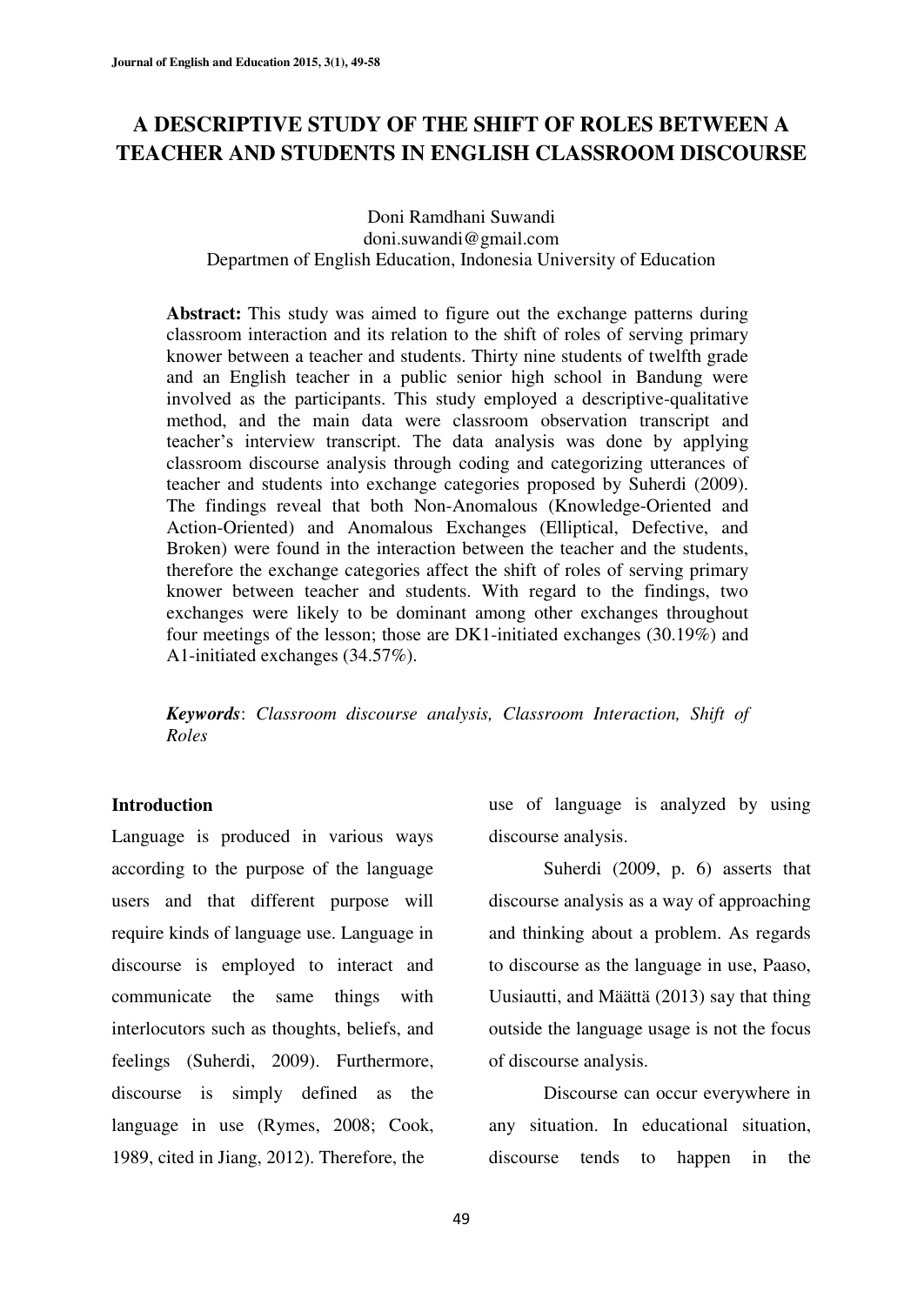classroom. Classroom discourse covers all spoken interaction between teacher and students, also includes nonverbal interaction. Allwright and Bailey (1991, cited in Suherdi, 2009) say that concrete and concealed activities are the complex concept of interaction.

Not only teacher who is in charge of teaching-learning process, but also students. This can be realized by putting forward question and answer method in the classroom in order to provide students more opportunities to participate in the teaching and learning process (Suherdi, 2009).

Both teacher and students should be able to give appropriate contribution in the classroom. In addition, Liberante (2012) asserts turn taking is one of some aspects that influences students' outcomes and behaviour in teacher-students interaction.

The interaction between the teacher and the students takes place in a classroom. Therefore, in order to figure out the interaction patterns, classroom discourse analysis is needed to accomplish study's objectives. Moreover, McCarthy (1991) claims that classroom discourse analysis gives benefits to the evaluation of teacher's and students' outcomes.

Therefore, considering the above situation, this study intends to figure out the exchange categories in classroom interaction and its relation to shift of roles of serving the Primary Knower between teacher and students in English classroom context.

## **Literature Review**

## x **Classroom Discourse**

The interaction between the teacher and the students occurs in form of verbal language and non-verbal interaction. Particular routines communication occur in classroom interaction based on particular sociopolitical and pedagogical beliefs is considered as classroom discourse (Suherdi, 2009). However, sometimes students change the occurring of discourse because of their new way in delivering ideas (Rymes, 2008).

In the classroom interaction, both teacher and students have to participate in the teaching-learning process. Therefore, students' participation in the classroom is important, Kelly (2007) says that their participation in the classroom is influenced by teacher's way of negotiating conversations in the classroom in which puts them as the centre of classroom discourse.

Classroom discourse analysis is defined as the study of spoken interaction and written texts from both language functions and language forms (Demo, 2001, cited in Suherdi, 2009). Sinclair and Coulthard (1975, cited in Suherdi, 2009)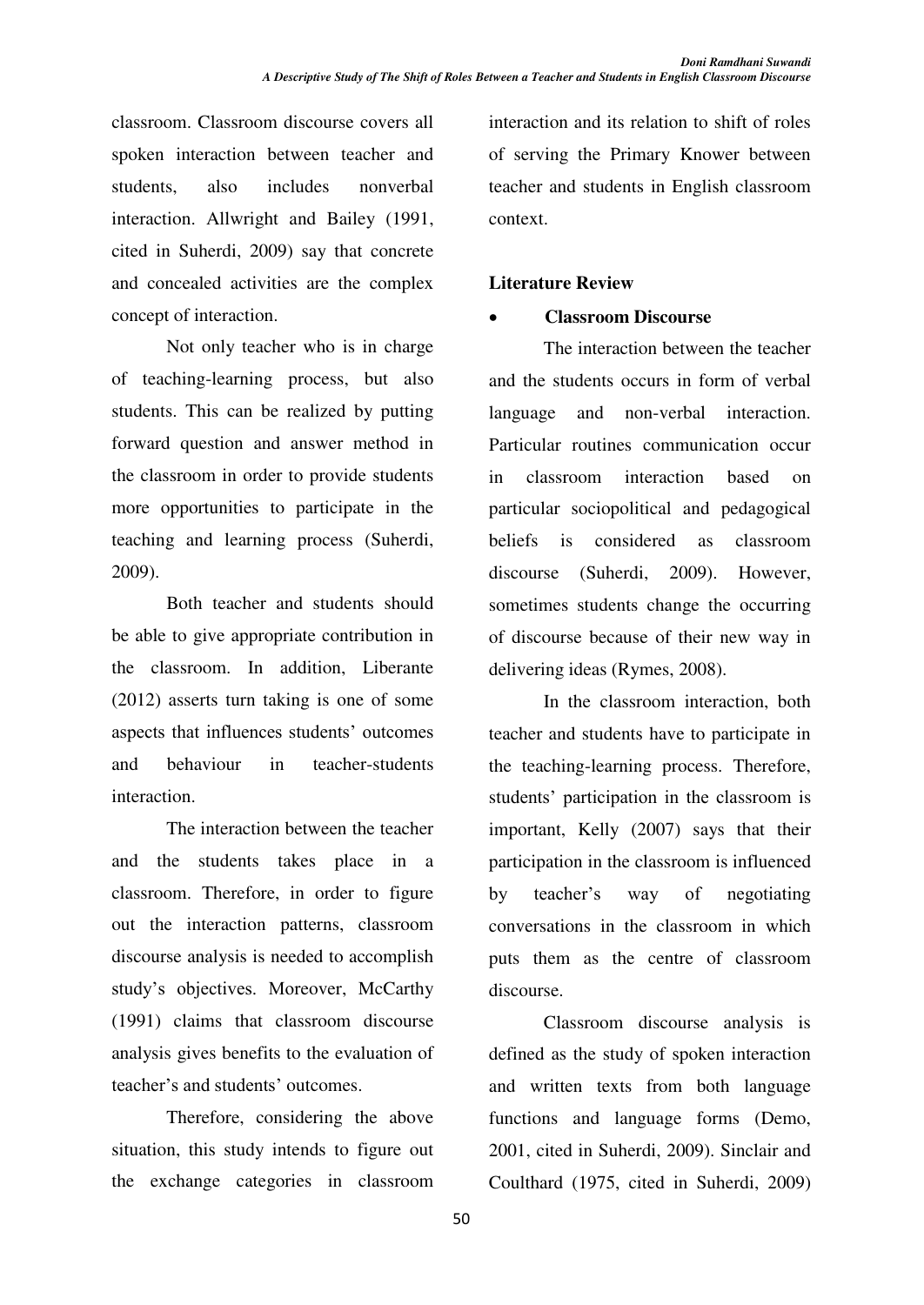developed a system of analysing classroom discourse which covers classroom discourse as five ranks namely Lesson, Transaction, Exchange, Move and Act.

Furthermore, in classroom context, *Move* is generally divided into two kinds: Synoptic and Dynamic moves. Synoptic moves have exact patterns and its occurrences can be predicted, whereas, the occurrences of Dynamic Moves cannot be predicted as Synoptic Moves can (Suherdi, 2009). Based on Ventola (1987, cited in Suherdi, 2009) there are at least ten patterns of synoptic moves: K1, K1  $\wedge$  K2f, K1 ^ K2f ^ K1f, K2 ^ K1, K2 ^ K1 ^ K2f, K2 ^ K1 ^ K2f ^ K1f, DK1 ^ K2, DK1 ^ K2  $\wedge$  K1, DK1  $\wedge$  K2  $\wedge$  K1  $\wedge$  K2f, and DK1  $\wedge$  K<sub>2</sub>  $\wedge$  K<sub>1</sub>  $\wedge$  K<sub>2f</sub>  $\wedge$  K<sub>1f</sub>.

In the meantime, dynamic moves are broken down into three systems: Suspending, Aborting, and Elucidating (Ventola, 1987, cited in Suherdi, 2009). As Ventola (1987) professed, Suspending system has four types namely Giving Confirmation, Backchannelling, Requesting Confirmation, and Checking. One type of each Aborting and Elucidating system is Challenge and Clarification. In addition, Suherdi (1994, cited in Suherdi, 2009) suggested and invented a new category of Dynamic Moves which is labelled as Sustaining. This Sustaining system consists of four moves which are Repetition, Rephrasing, Clues, and Corrections, with additional moves which maybe preceded by the first three moves (Repetition, Rephrasing, and Clues) namely Irrelevant and No Response move.

#### x **Categories of Exchanges**

As mentioned earlier, *Move* is divided into two types which are Synoptic and Dynamic moves. An exchange can be constructed by those moves; it can be constructed by only synoptic moves or even by synoptic and dynamic moves. According to Suherdi (2009), exchange can be categorized into two categories which are Non-anomalous and Anomalous.

The patterns of non-anomalous exchanges can be predicted as synoptic moves. These exchanges are broken down into two sub-categories which are simple and complex; further, complex nonanomalous exchanges are broken down into three sub-categories which are preinform extended, post-inform extended, and the mixture of both (Suherdi, 2009).

Whereas, anomalous exchanges, reagarding the name, are unusual exchanges because the occurrence of these exchanges cannot be predicted by the system of conversational structure of discourse (Suherdi, 2009). Furthermore, anomalous exchanges are broken down into three sub-categories which are elliptical, defective, and broken.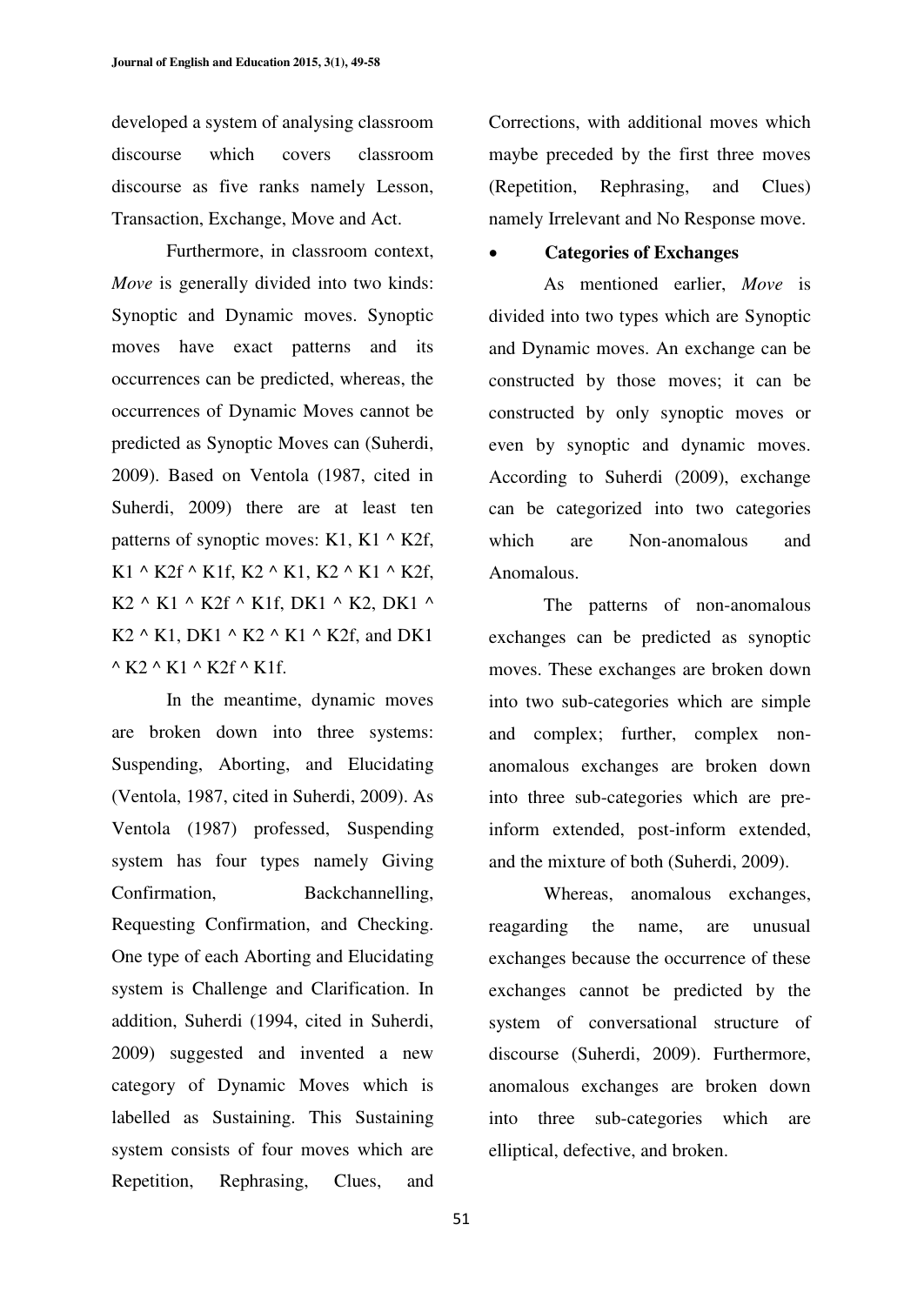## x **Classroom Interaction**

Interaction in the classroom includes verbal interaction and non-verbal performance (Allwright & Bailey, 1991, cited in Suherdi, 2009; Kääntä, 2010 cited in Sert & Seedhouse, 2011). Initiation from teacher is important because it can maintain the interaction and establishes roles and relationship among teacher and students (Brown, 2001; McCarthy, 1991), in addition, asking and answering method is dominant in classroom interaction (Suherdi, 2009).

Both teacher and students are responsible to give contribution in the classroom. Hence, they should share the same proportion in participating and contributing in the classroom. The teacher should give students chances to speak; therefore there will be a shift of roles between teacher and students. They exchange the roles by negotiating information to accomplish the lessons (Suherdi, 2009). Additionally, Suherdi (2009) defines shift of roles as the relation between status and power in the classroom interaction especially with the shift of roles of the primary knower.

Turn-taking maintains a mutual attention among parties involved in a conversation, and it defines their relationship (Wiemann & Knapp, 1999, cited in Maroni, Gnisci, & Pontecorvo, 2008). Moreover, shift of roles occurs at the point when there is a switch of speaker-change transition which includes syntactical, prosodic, and pragmatic aspects (Maroni et al., 2008).

By giving students chances to speak and participate in the classroom, it can establish the shift of roles among teacher and students. Christie (1994, as cited in Suherdi, 2009) states that teacher has vital role in directing and monitoring students' progress, while students have vital role in building construction of the achievement and learning outcome.

## **Methodology**

This study employed a descriptivequalitative case study research design. Qualitative study, as stated by Creswell (2012), refers to the study of a problem and its understanding of a central phenomenon. In addition, Yin (2003, cited in Baxter & Jack, 2008) defines case study as a type of study used to describe a phenomenon and the occurrence of the real-life context. Case study was chosen because according to Nisbet and Watt (1984, cited in Cohen, Manion, & Morrison, 2007) it has several strengths as follows: 1) it can be undertaken by a single researcher; 2) it is strong on reality; 3) it is intelligible and the results are easily understood by the reader; 4) it provides insight into similar situations and cases;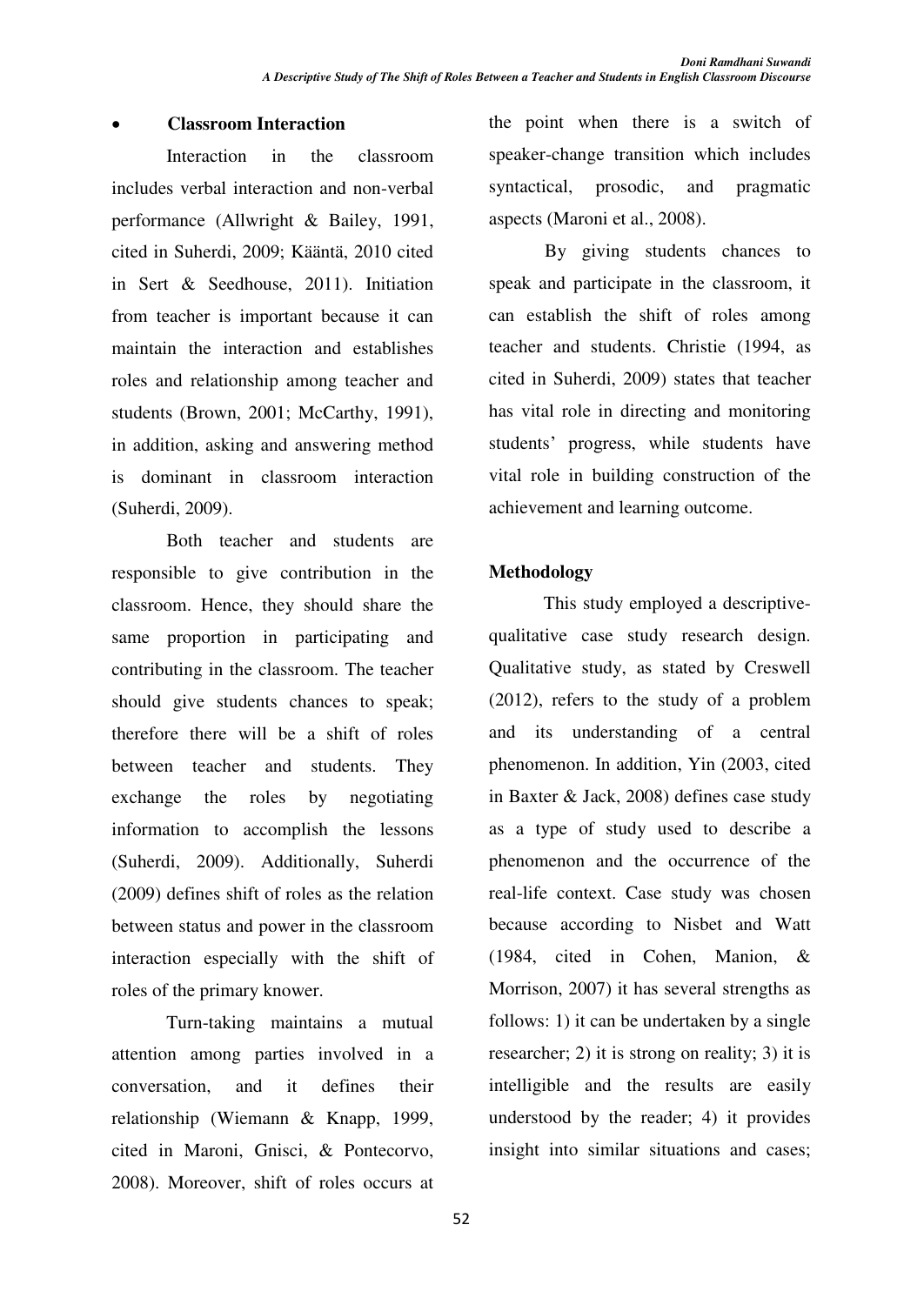and 5) it catches specific elements and unanticipated events.

Thirty nine students of twelfth grade and an English teacher in a public senior high school in Bandung were involved as the participants. Twelfth grade students were chosen because based on Brown (2001) the higher of proficiency level of the students, the more questions and instructions can be undertaken during the lesson.

The main data of this study were classroom observation transcript and teacher's interview transcript. Observation aims to gather open-ended, direct information by observing people and places at a research site (Creswell, 2012). The classroom observations and videotaping itself were conducted on 22nd August 2014,  $3<sup>rd</sup>$  September 2014,  $5<sup>th</sup>$ September 2014, and  $10^{th}$  September 2014. Each lesson was recorded for two hour lessons (90 minutes). The data gained from classroom observation then were transcribed to be analyzed in the next step.

The interview was used to gather the detailed personal information that cannot be directly observed by the researcher (Creswell, 2012). The interview was conducted by interviewing the teacher face-to-face and via instant messenger.

#### **Data Presentation and Discussion**

The following are the findings and discussions from the data obtained during this study, based on the data collection techniques used including analyses of classroom observation transcripts and interview.

According to the findings, Non-Anomalous Exchanges including Knowledge-oriented Exchanges and Action-oriented Exchanges were found in the interaction between teacher and students. K2-oriented exchanges tend to be dominant in the first meeting; it appeared 60 times (10.12%). K2-initiated exchanges were dominant where the students served as primary knower, while the teacher served as the secondary knower. In this case, teacher asked for information from the students as the information supplier. The teacher asked students' prior knowledge about narrative text; he tried to obtain as much information from the students to accomplish the lesson's objective. This reflects greater opportunities for the students to participate and give contribution in the learning process because they serve as primary knower who supply information to the secondary knower.

The occurrence of K1-initiated exchanges in which the teacher served as primary knower was not too significant. Based on Table A1, in the first meeting, K1-initiated exchanges only appeared 27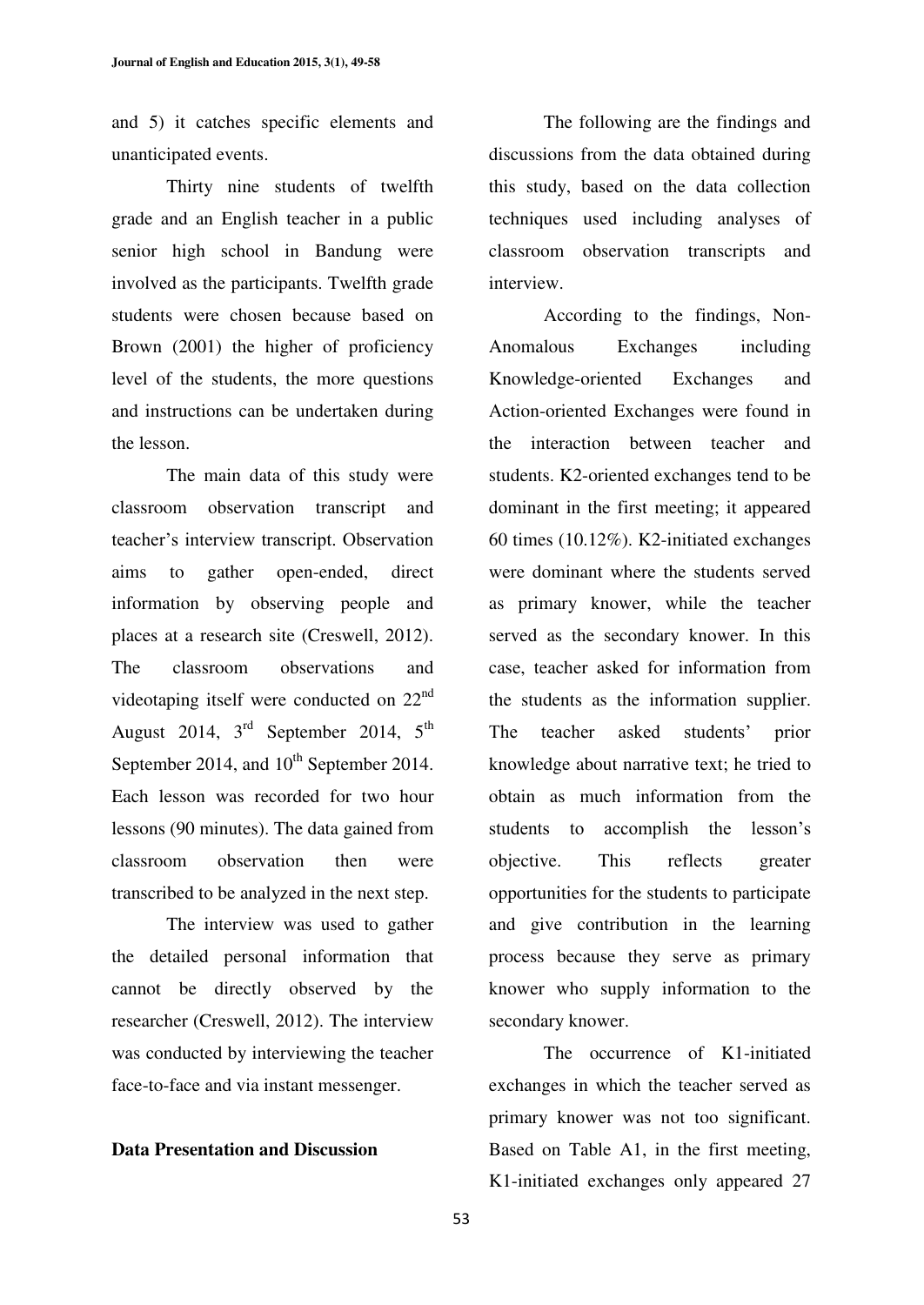times (4.55%). These K1-initiated exchanges appeared in order to sort out and wrap up rough information supplied by students beforehand (Suherdi, 2009).

In the meantime, DK1-initiated exchanges appeared quite significant (7.42%). The teacher chooses to delay the knowledge by asking testing question (Suherdi, 2009) in order to check students' understanding about the lesson. The teacher uses testing question because the explanation of the lesson has already explained beforehand, hence assuming the students get the knowledge, the teacher tests students' current knowledge.

This kind of question was used to check students' existing knowledge about their previous meeting. After becoming the secondary knower in the K2-initiated exchanges by asking and checking students' prior experience about the example of narrative text, then the teacher shifted his role again from secondary knower to the primary knower in K1 initiated exchanges by sorting out and wrapping up information supplied by the students. Then, the teacher maintained his role as the primary knower in DK1 initiated exchanges by asking display question or testing question (Long & Sato, 1983, as cited in Suherdi, 2009; Suherdi, 2009).

With regard to the findings, in the first meeting, A1-initiated exchanges (6.24%) tend to be dominant compared to A2-initiated exchanges (0.51%). These A1-initiated exchanges occurred and were dominant due to teacher's request when checking attendance to ask the students to raise their hands as their names called.

Based on Table A2, elliptical exchanges tend to be dominant throughout four meetings of the lesson compared to defective and broken exchanges. These elliptical exchanges were dominant because the teacher wanted to check students' comprehension after they read texts. Additionally, these exchanges occurred in DK1-initiated pattern, but there was no obligatory K1 in the exchange. It is because the answer to the teacher's question is known to most of the students (Suherdi, 2009). Hence, the teacher does not follow up the students' answer because it is unnecessary to do.

The occurrence of A1-initiated exchanges throughout four meetings was significant and dominant. As aforementioned, teacher's request to raise students' hand while checking attendance caused these exchanges became dominant. In addition, in other meetings the students did some non-verbal performances such as numbering pictures and phrases, sticking jumbled sentences, writing on the board, etc. Mostly the non-verbal interactions were done in the group works. It indicates the shift locus of attention from the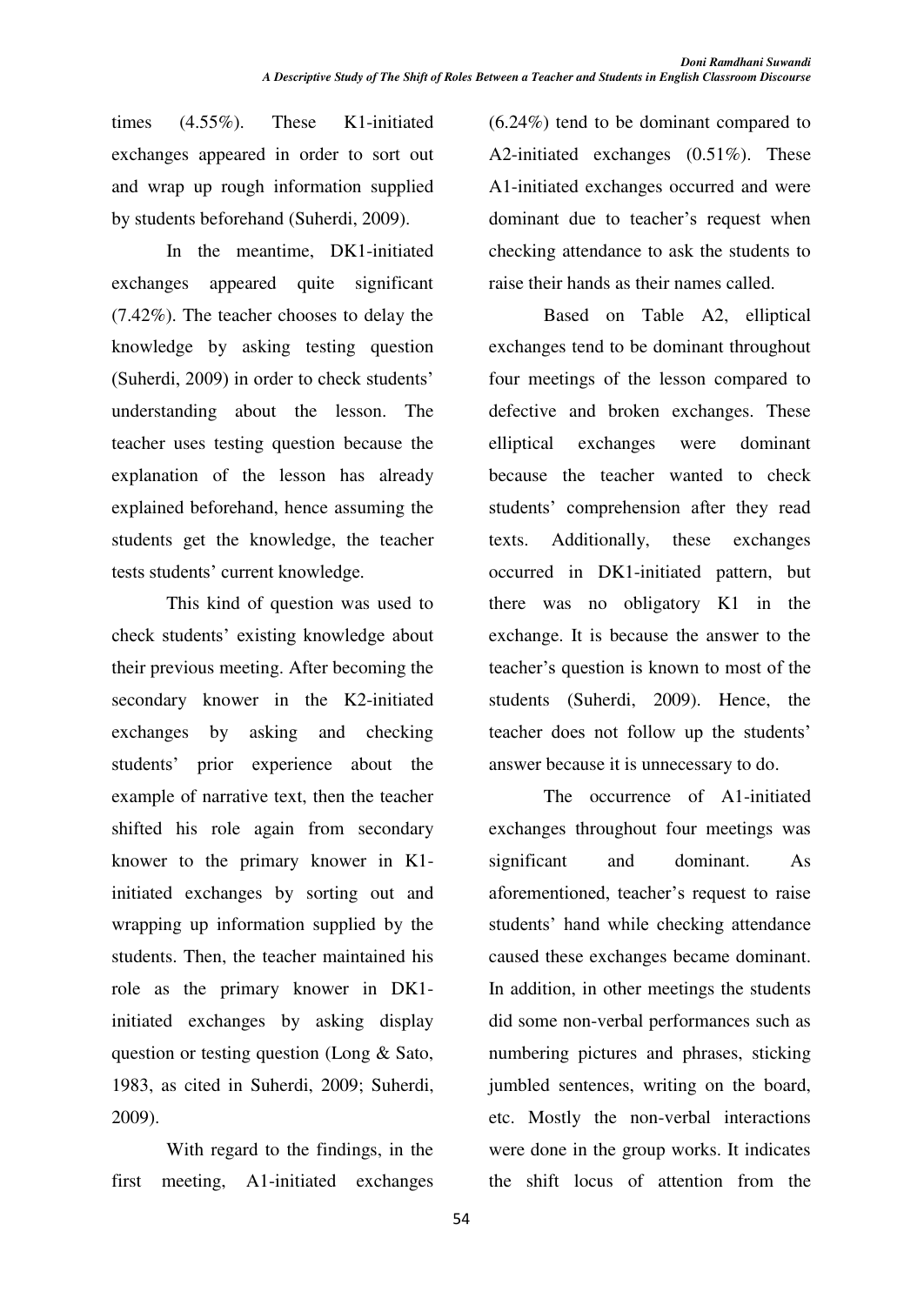teacher-centred to students-focused (Hammond, 1990 cited in Suherdi, 2009), additionally Brown (2001) asserts that the shift of focus from teacher to students is resulted from group work and it can create the classroom becomes more interactive.

In the meantime, DK1-initiated exchanges were dominant in the third and the fourth meeting (see Table A1). In the third meeting, it occurred 64 times (10.79%) and in the fourth meeting it occurred 53 times (8.94%). This indicates the teacher did not explain the topic anymore, but rather to check students' comprehension towards the topic. The teacher employed display or testing questions to check students' comprehension towards the lesson (Long and Sato, 1983, cited in Suherdi, 2009; Suherdi, 2009). The teacher had explained and provided some information beforehand; therefore he tested the students with some questions related to the topic being explained.

K1-initiated and DK1-initiated exchanges are more likely dominant in which the teacher serves as the primary knower, while K2-initiated exchanges are more likely dominant in the situation where the students serve as the primary knower.

In addition, A1-initiated exchanges tend to be dominant in which the teacher serves as the primary knower, while A2initiated exchanges are more likely dominant in which the students serve as the primary knower (Suherdi, 2009). It is clear that there is a role shifting of serving primary knower between teacher and students throughout four meetings of the lesson. With regard to the findings, teacher and students take turn as primary knower from one meeting to another in order to maintain classroom interaction.

#### **Conclusions**

As stated earlier, the aims of this study are to figure out the exchange patterns during classroom interaction and its relation to the shift of roles of serving primary knower between teacher and students. In order to complete the aims, a descriptive-qualitative case study was employed and conducted in one public school in Bandung, West Java.

The findings reveal that all Exchanges categories proposed by Suherdi (2009) appeared during the classroom interaction. Non-anomalous (Knowledgeoriented Exchanges and Action-oriented Exchanges) and Anomalous Exchanges (Elliptical, Defective, and Broken) were both found in the interaction between teacher and students.

With regard to the findings, DK1 initiated exchanges seem to be dominant among knowledge-oriented exchanges with total appearance 30.19%. In the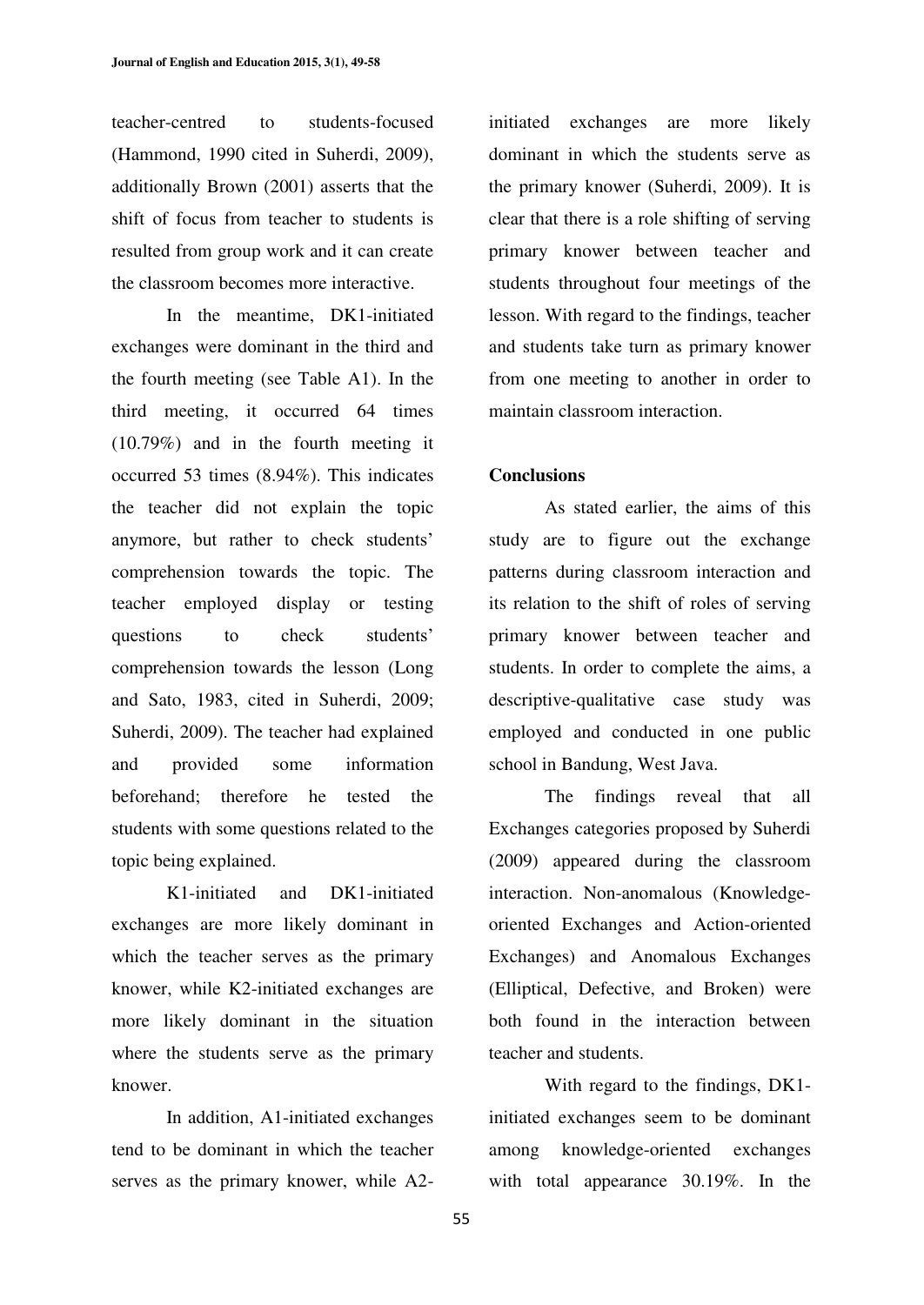meantime, A1-initiated exchanges seem to be dominant with 34.57% out of all total appearance of non-anomalous exchanges throughout four meetings. In terms of complexity, simple non-anomalous exchanges are dominant, while, the appearance of complex non-anomalous exchanges is not too significant. This shows that a long conversation in one exchange between teacher and students did not occur very often.

In terms of anomalous exchanges, the findings show that elliptical exchanges are more likely dominant with total appearance 83.03%. Overall, based on the findings, it can be concluded that actionoriented exchanges are the most dominant among other non-anomalous exchanges and anomalous exchanges. It shows that there were many non-verbal performances performed by both teacher and students.

Based on the findings, therefore, it can be concluded that there is a shift of roles of serving primary knower between teacher and students. It can be seen from the pattern of K2-initiated exchanges which was dominant in the first and the second meeting where the students served as the primary knower. It can be seen when the teacher asked students' prior knowledge about narrative text. The students were the ones who knew the information; therefore, they served as the primary knower and supplied information to the teacher. This pattern then followed by K1-initiated exchanges in which the teacher served as the primary knower. The teacher supplied correct information and wrapped up all rough information supplied by the students as suggested by Suherdi (2009).

Moreover, considering the percentage of knowledge-oriented exchanges, DK1-initiated exchanges seem to be dominant in the third and the fourth meeting. In delivering the information, testing or display questions as suggested by Long and Sato (1983, cited in Suherdi, 2009) and Suherdi (2009) were employed by the teacher in order to check the students' comprehension towards the lesson. The decision of choosing exchange patterns such as K1-initiated, K2-initiated, and DK1-initiated exchanges has affected the shift of roles between teacher and students. With regard to the findings, therefore, it can be concluded that there is a shift of roles of serving primary knower between teacher and students indicated by the occurrence of various exchange patterns in one lesson.

## **References**

American Psychological Association. (2010). *Publication Manual of the American Psychological Association* (6th ed.). Washington DC: American Psychological Association.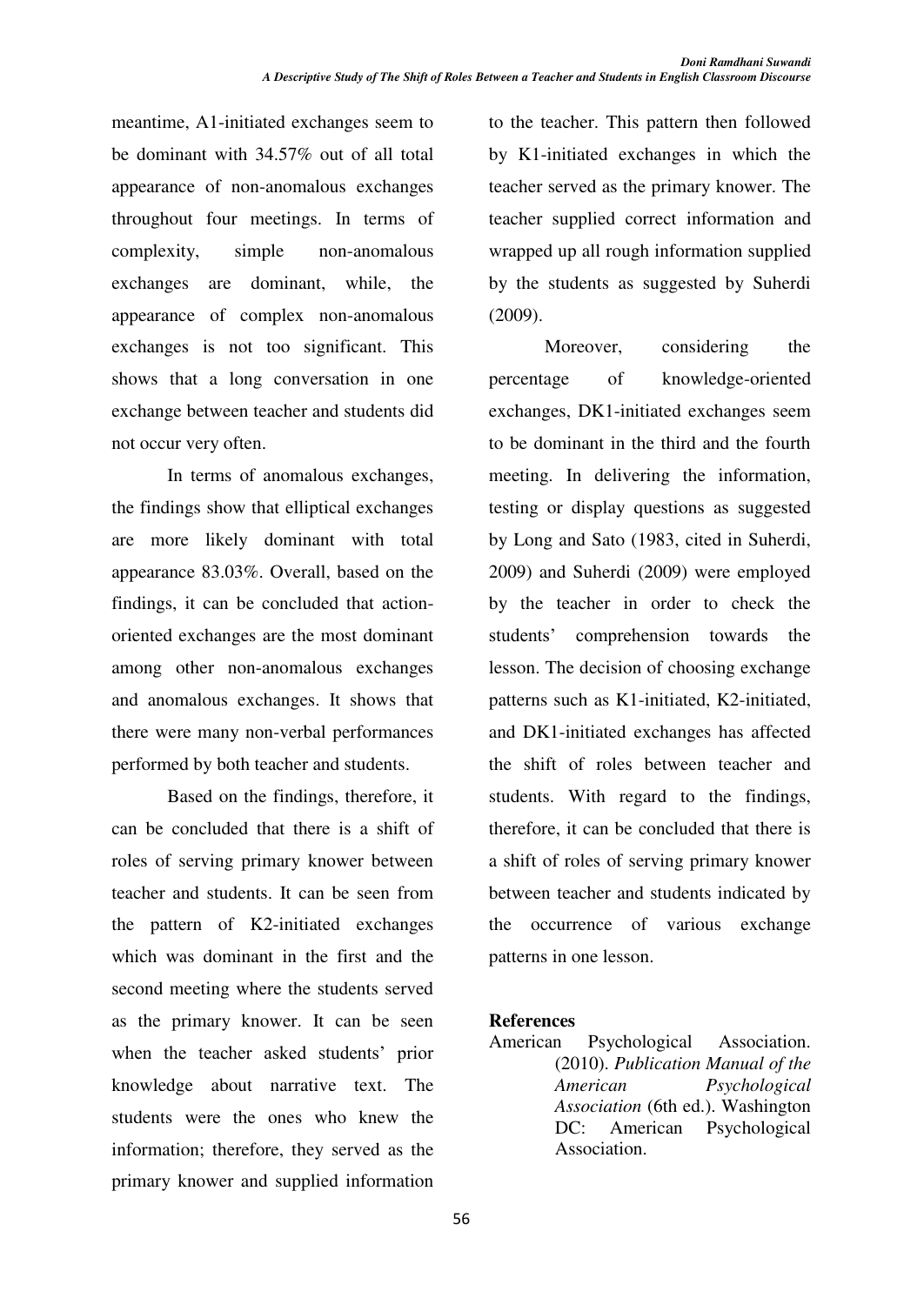- Baxter, P., & Jack, S. (2008). Qualitative Case Study Methodology: Study Design and Implementation for Novice Researchers. *The Qualitative Report , 13*, 544-559.
- Brown, H. D. (2001). *Teaching by Principles: An Interactive Approach to Language Pedadogy* (2nd ed.). New York: Addison Wesley Longman.
- Cohen, L., Manion, L., & Morrison, K. (2007). *Research Methods in Education* (6th Edition ed.). New York: Routledge.
- Creswell, J. W. (2012). *Educational Research: Planning, Conducting and Evaluating Quantitative and Qualitative Research* (4th ed.). Boston: Pearson Education.
- Fraenkel, J. R., & Wallen, N. E. (2009). *How to Design and Evaluate Research in Education* (7nd ed.). New York: McGraw Hill.
- Jiang, X. (2012). A Study of College English Classroom Discourse. *Theory and Practice in Language Studies , 2*, 2146-2152.
- Jurusan Pendidikan Bahasa Inggris. (2010). *Pedoman Penyusunan Skripsi* (2nd ed.). Bandung: Jurusan Pendidikan Bahasa Inggris Fakultas Pendidikan Bahasa dan Seni Universitas Pendidikan Indonesia.
- Kelly, S. (2007). Classroom Discourse and the Distribution of Student Engagement. *Social Psychology of Education , 10*, 331-352.
- Liberante, L. (2012). The Importance of Teacher-Student Relationships, as Explored Through the Llens of the NSW Quality Teaching Model. *Journal of Student Engagement: Education Matters* , 2-9.
- Maroni, B., Gnisci, A., & Pontecorvo, C. (2008). Turn-Taking in Classroom Interactions: Overlapping, Interruptions, and Pauses in Primary School.

*European Journal of Psychology of Education , 23*, 59-76.

- McCarthy, M. (1991). *Discourse Analysis for Language Teachers.* Cambridge: Cambridge University Press.
- Paaso, E., Uusiautti, S., & Määttä, K.  $(2013)$ . "Peace to Learn"— A Discourse Analysis of Pupils' Perceptions. *Journal of Classroom Interaction* , 16-27.
- Rymes, B. (2008). *Classroom Discourse Analysis: A Tool for Critical Reflection.* Cresskill, NJ: Hampton Press.
- Sert, O., & Seedhouse, P. (2005). Introduction: Conversation Analysis in Applied Linguistics. *Novitas Royal* , 1-14.
- Suherdi, D. (2009). *Classroom Discourse Analysis: A Systemiotic Approach.* Bandung: CELTICS Press.
- Suherdi, D. (2009). *Mikroskop Pedagogik: Alat Analisis Proses Belajar-Mengajar.* Bandung: CELTICS Press